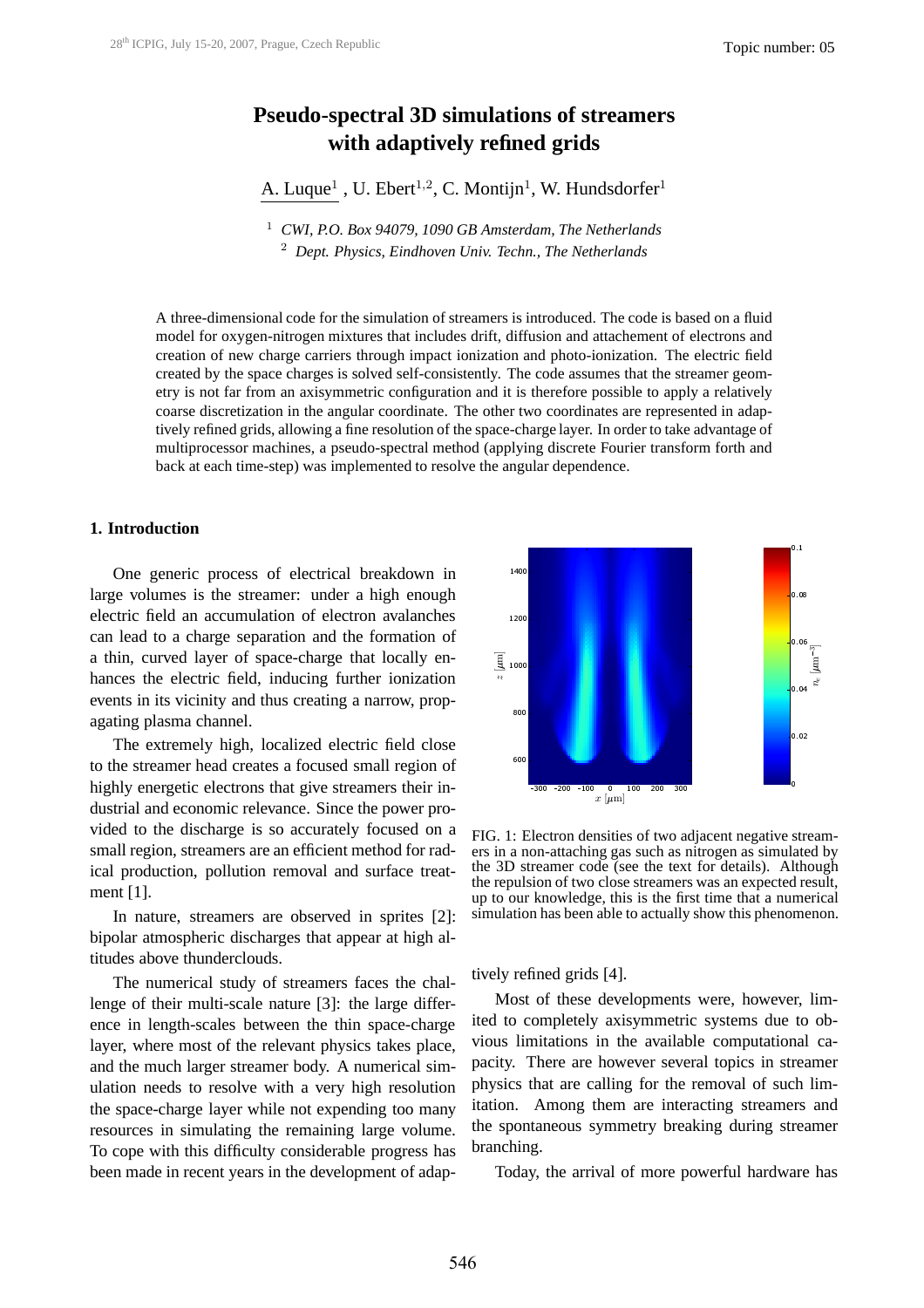finally allowed us to remove the assumption of complete cylindrical symmetry from the computational models. This article aims to describe the implementation of such three-dimensional code.

#### **2. Fluid streamer model**

We consider a model for streamers in oxygen-nitrogen mixtures that includes electrons and positive and negative ions in which electrons diffuse and drift according to the local electric field E, while ions, due to their much larger mass, are considered immobile. The charge carriers are generated by impact ionization that depends on the local electric field and photoionization by photons emitted anywhere in the gas area, although mainly from the high-field region:

$$
\partial_t n_e = \nabla \cdot (n_e \mu_e \mathbf{E}) + D_e \nabla^2 n_e \tag{1}
$$

$$
+ S_i + S_{ph} - \nu n_e,
$$

$$
\partial_t n_+ = S_i + S_{ph}, \tag{2}
$$

$$
\partial_t n_- = \nu n_e,\tag{3}
$$

where  $n_e$ ,  $n_+$  and  $n_-\$  are the electron, positive ion and negative ion densities respectively,  $D_e$  is the electron diffusion coefficient and  $\nu$  is the rate of attachement of free electrons to neutral oxygen molecules. The impact ionization  $S_i$  is given by Townsend's approximation,

$$
S_i = n_e \mu_e |\mathbf{E}|\alpha(|\mathbf{E}|) = n_e \mu_e |\mathbf{E}|\alpha_0 e^{-E_0/|\mathbf{E}|}, \quad (4)
$$

in which  $\alpha_0$  is the ionization coefficient. The photoionization term is given, following the model for oxygen-nitrogen mixtures of Ref. [5], by

$$
\tilde{S}_{ph}(\mathbf{r}) = \frac{1}{4\pi} \frac{p_q}{p + p_q} \int_V \frac{\tilde{f}(p|\mathbf{r} - \mathbf{r}'|) \tilde{S}_i(\mathbf{r}') d^3(p\mathbf{r})}{|p\mathbf{r} - p\mathbf{r}'|^2},\tag{5}
$$

where  $p$  is the gas pressure,  $p_q$  is the quenching pressure of the photoionizing singlet states of nitrogen, which we take to be  $p_q = 60$  Torr [6, 7] and  $f(p\tilde{r})$ is the absorption function of photoionizing radiation in the wavelength range  $980 - 1025 \text{\AA}$  by oxygen molecules [5, 8] (corresponding to  $4\pi \psi/p$  in the notation of Ref. [8]).

The electric field E is determined through Poisson's equation for the electric potential,

$$
\nabla^2 \phi = \frac{e}{\epsilon_0} (n_e - n_+ + n_-), \quad \mathbf{E} = -\nabla \phi \,, \tag{6}
$$

where  $e$  is the elementary charge.

# **3. A 3D streamer code**

In recent years a set of computational tools was developed to simulate accurately and efficiently the model

described in the previous section for axisymmetric systems. A 3D simulation scheme should naturally build on those developments and profit from this know-how. Hence our goal was to produce a streamer simulation code with the following properties:

- **Adaptive grid refinement.** The major problem in numerical streamer simulations is their aforementioned multi-scale nature. An efficient algorithm should have a large resolution for the fine and steep structure of the space charge layer while the complete streamer is also taken into account, albeit at a lower resolution. The model to follow here is the refinement of the grids according to a curvature monitor as described in [4, 9].
- **Efficient computation of the photoionization source.** Calculating the photoionization source can be quite expensive if one naively translates the integral equation (5) into a sum over all pairs of grid-points. A more efficient procedure is possible if one approximates the integral kernel by a carefully selected expansion [10] such that one can reduce the computations to the solution of a set of elliptical partial differential equations which can be solved much faster and fit well into a refinement scheme.
- **Parallelism.** An axisymmetric simulation usually lasts from several days up to several weeks, depending on varoius factors such as the initial conditions and the external field. A 3D simulation would naturally require several times as many computations and hence up to several months if a single processor were to perform all the work. There was therefore a strong pressure towards a parallel code. While the timeintegration of the fluid equations (1) in multiple processors is straight-forward to parallelize the solution of the Poisson equation (6) and the calculation of the photoionization term is convenient to work in Fourier space.

We developed a code that fulfills all these requirements at the expense of assuming that during most of its lifetime, the streamer remains close to a cylindrical axis. This approach unfortunately prevents us from simulating very complicated structures, such as a fully branched tree of streamers. However, even in those extremely complicated cases, simple electrostatic arguments can convince us that a consideration of all the branches adds little value to our understanding, since the dynamics is still driven by the small scale physics close to the heads of the streamers, where everything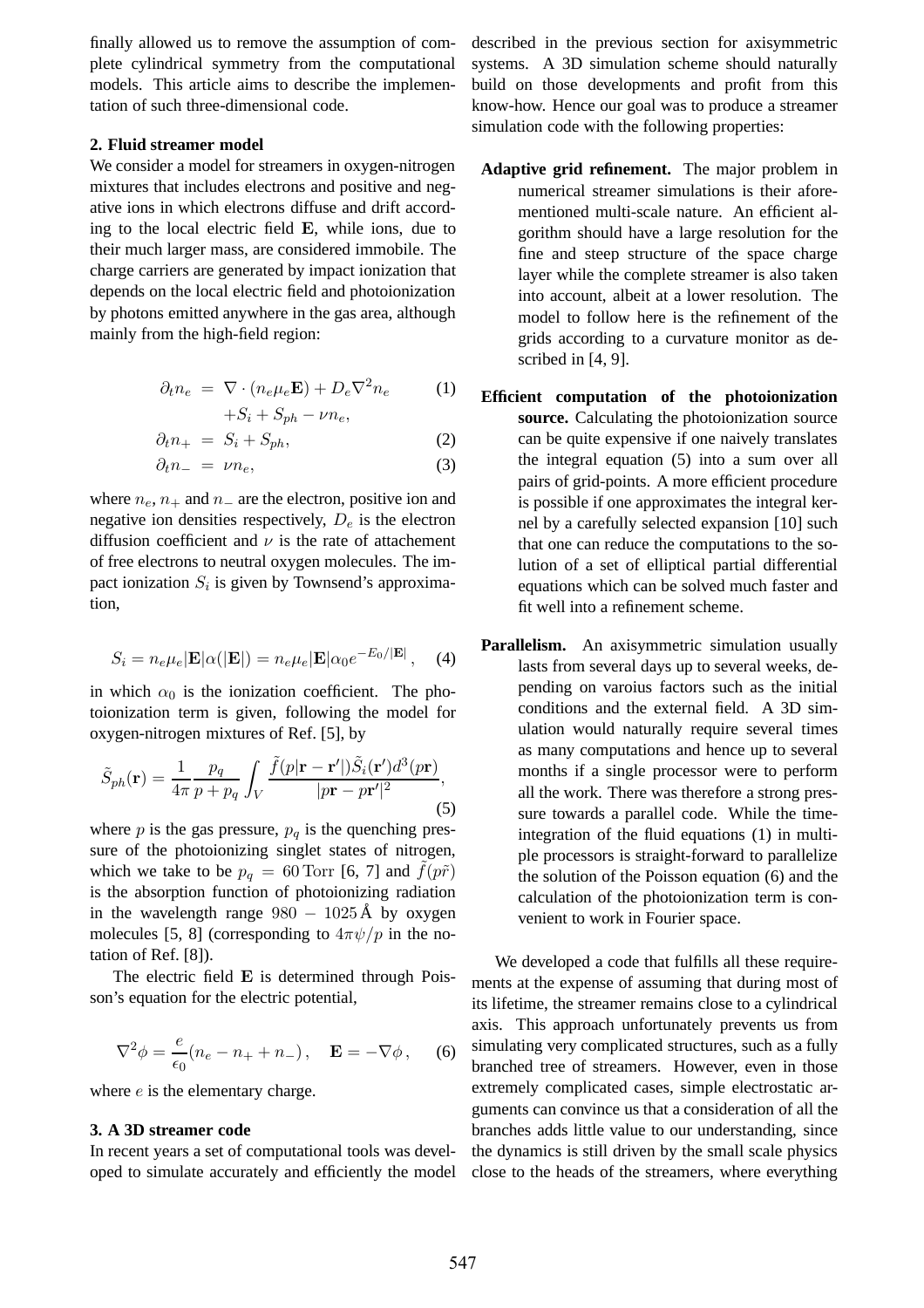can again be approximated by an almost cylindrical streamer that moves in a given external field.

The code represents its variables in cylindrical coordinates:  $n_{e,i} = n_{e,i}(r, z, \theta)$  and uses locally refined grids in the  $r, z$  projection while the grid spacing of the θ variable, ∆θ is constant in all the simulated domain. In order to solve the Poisson equation (6) a discrete Fourier transformation is performed on  $\theta$ :

$$
\tilde{\phi}_k(r,z) = \sum_{n=0}^{N-1} \phi(r,z,\theta_n) e^{-ik\theta_n},\tag{7}
$$

where N is the number of grid cells in the  $\theta$  direction and  $\theta_n = 2\pi n/N$ . Then for each separate mode k a Helmholtz equation has to be solved:

$$
\nabla^2 \tilde{\phi}_k + \frac{|w_k|^2}{r^2} \tilde{\phi}_k = -\frac{e}{\epsilon_0} (\tilde{n}_{ik} - \tilde{n}_{ek}), \qquad (8)
$$

where a tilde ~ represents the Fourier transform of a quantity and  $|w_k|^2 = \frac{2}{\Delta \theta}$  $\frac{2}{\Delta\theta^2}(1-\cos k\Delta\theta).$ 

# **4. Example: repulsion of two negative streamers in Nitrogen**



FIG. 2: Equal time steps (separated by 60 ps) of the evolution of the space charge layers of two adjacent streamers. Plotted is the half maximum line of the space charge density on the plane that intersects the centers of both streamers  $(y = 0)$ . The homogeneous background field is 80 kV/cm.

When two streamers are close together their interaction can also be roughly modelled by our code. Therefore a good example and test of the capabilities of the presented code is the simulation of two identical streamers propagating at a close distance in a medium



FIG. 3: Surface of constant electron den-<br>sity in an advanced state of the evolution of advanced two adjacent streamers advancing downwards.

with negligible photoionization and attachment, such as pure nitrogen. We selected two seeds at a distance of  $115 \mu m$  at atmospheric pressure, under a field of  $80 \mathrm{kV/cm}$  pointing upwards and we simulated them with an angular resolution of  $\Delta\theta = 2\pi/64$  ( $N = 64$ ).

Figures 1-3 show that the effect of the streamers on each other is a significant repulsion. This, of course, results from the electrostatic repulsion of the charges in their heads.

#### **5. Conclusions and prospect**

We have described a code that allows the numerical investigation of streamers under not completely axisymmetric conditions. The code implements adaptive refinement to accurately represent the space-charge layer of a streamer and a pseudo-spectral method and parallel Poisson solver that allows it to benefit from multiple-processor machines.

There are several investigations currently performed with the aid of this code, such as the spontaneous symmetry breaking during the onset of the branching instability and the various ways in which two or several streamers can interact while they are close enough.

**Acknowledgements:** A.L. was supported by the Dutch STW project CTF.6501, C.M. by the FOM/EW